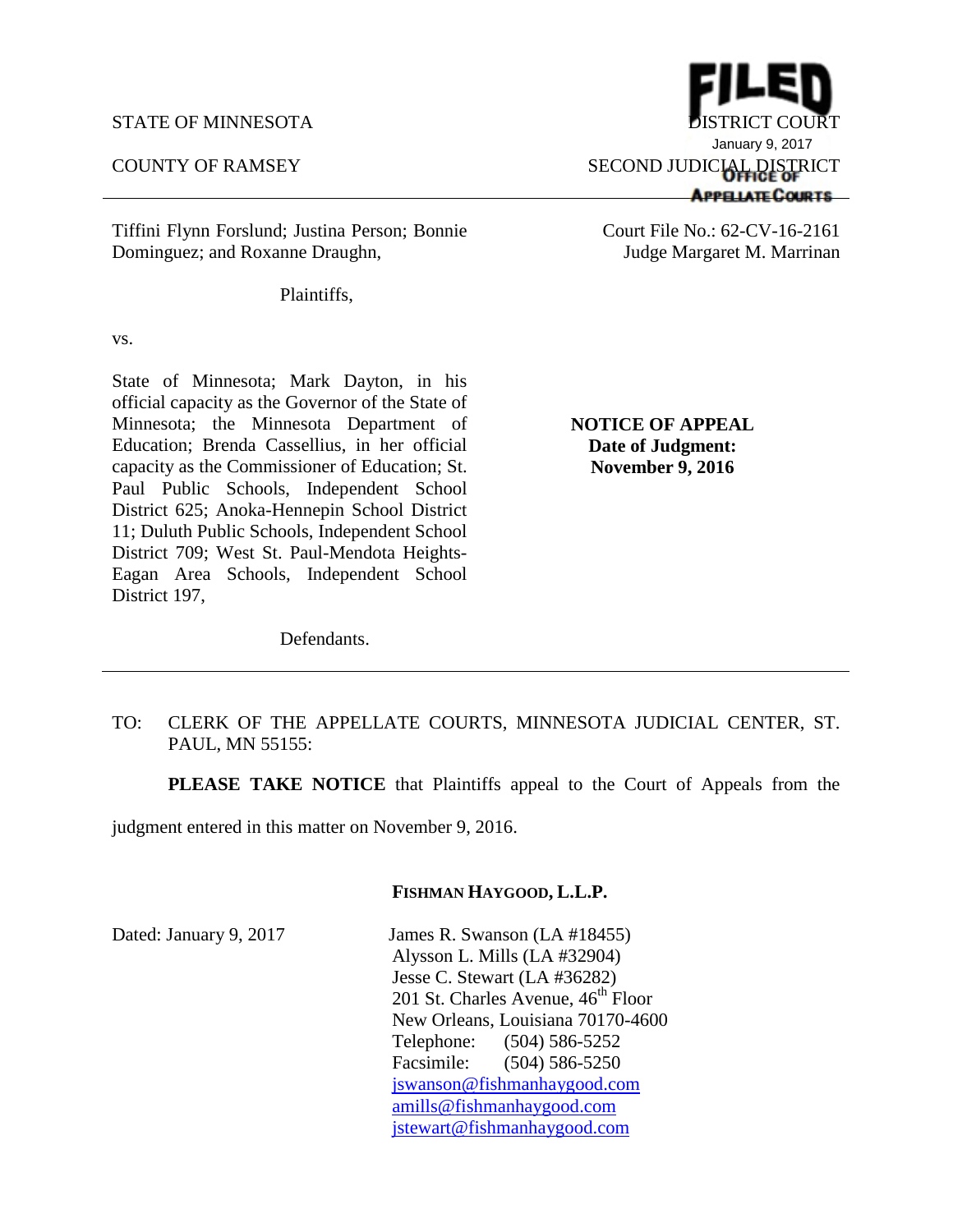*and*

## **BASSFORD REMELE** *A Professional Association*

| Dated: January 9, 2017 | By <u>S/ Frederick E. Finch</u>   |
|------------------------|-----------------------------------|
|                        | Lewis A. Remele, Jr. (MN #90724)  |
|                        | Frederick E. Finch (MN #29191)    |
|                        | Kate L. Homolka (MN #395229)      |
|                        | 33 South Sixth Street, Suite 3800 |
|                        | Minneapolis, Minnesota 55402-3707 |
|                        | Telephone: (612) 333-3000         |
|                        | Facsimile: (612) 333-8829         |
|                        | lremele@bassford.com              |
|                        | ffinch@bassford.com               |
|                        | khomolka@bassford.com             |
|                        | and                               |
|                        |                                   |
| Dated: January 9, 2017 | Nekima Levy-Pounds (MN #335101)   |
|                        | 2901 Lyndale Avenue N.            |
|                        | Minneapolis, Minnesota 55411      |
|                        | Telephone: (612) 210-3734         |
|                        | nekimalevypounds@gmail.com        |

*Contact Information for Counsel for Defendants:*

| State of Minnesota; Mark Dayton; the                         | Alethea M. Huyser, Assistant Solicitor General              |
|--------------------------------------------------------------|-------------------------------------------------------------|
| Minnesota Department of Education; and<br>Brenda Cassellius, | (MN #0389270)                                               |
|                                                              | Andrew Tweeten, Assistant Attorney General<br>(MN #0395190) |
| <b>DEFENDANTS</b>                                            | OFFICE OF THE ATTORNEY GENERAL                              |
|                                                              | State of Minnesota                                          |
|                                                              | 445 Minnesota Street, Suite 1100                            |
|                                                              | St. Paul, Minnesota 55101-2128                              |
|                                                              | Telephone: (651) 757-1243                                   |
|                                                              | $(651)$ 757-1028<br>Facsimile:                              |
|                                                              | alethea.huyser@ag.state.mn.us                               |
|                                                              | $and$ rew.tweeten@ag.state.mn.us                            |